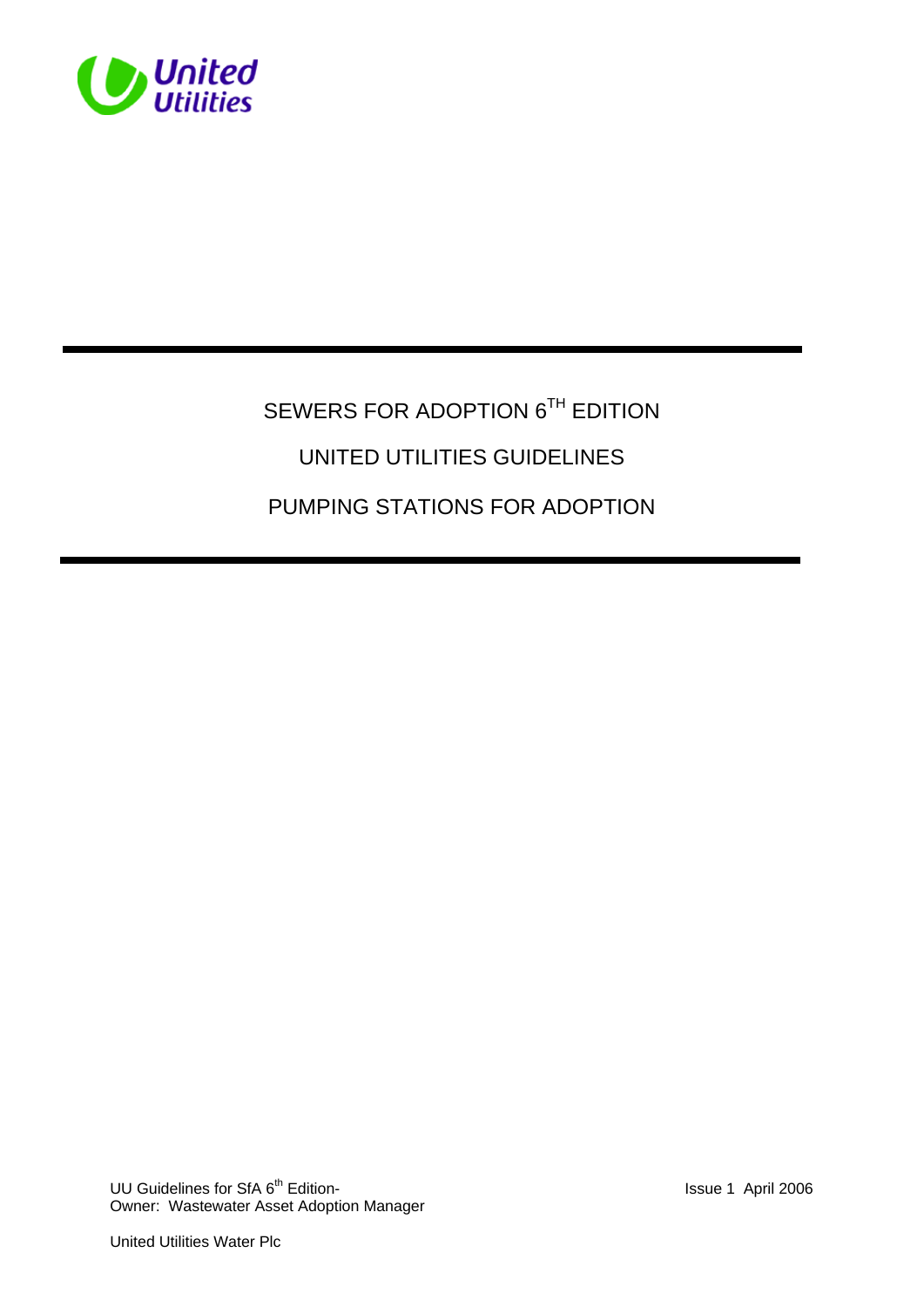# **INTRODUCTION**

This document is intended to advise developers of United Utilities' specific requirements in relation to pumping stations to be offered for adoption under a Section 104 agreement of the Water Industry Act 1991.

This document should be read in conjunction with 'Sewers for Adoption 6<sup>th</sup> edition' published by the Water Research Centre.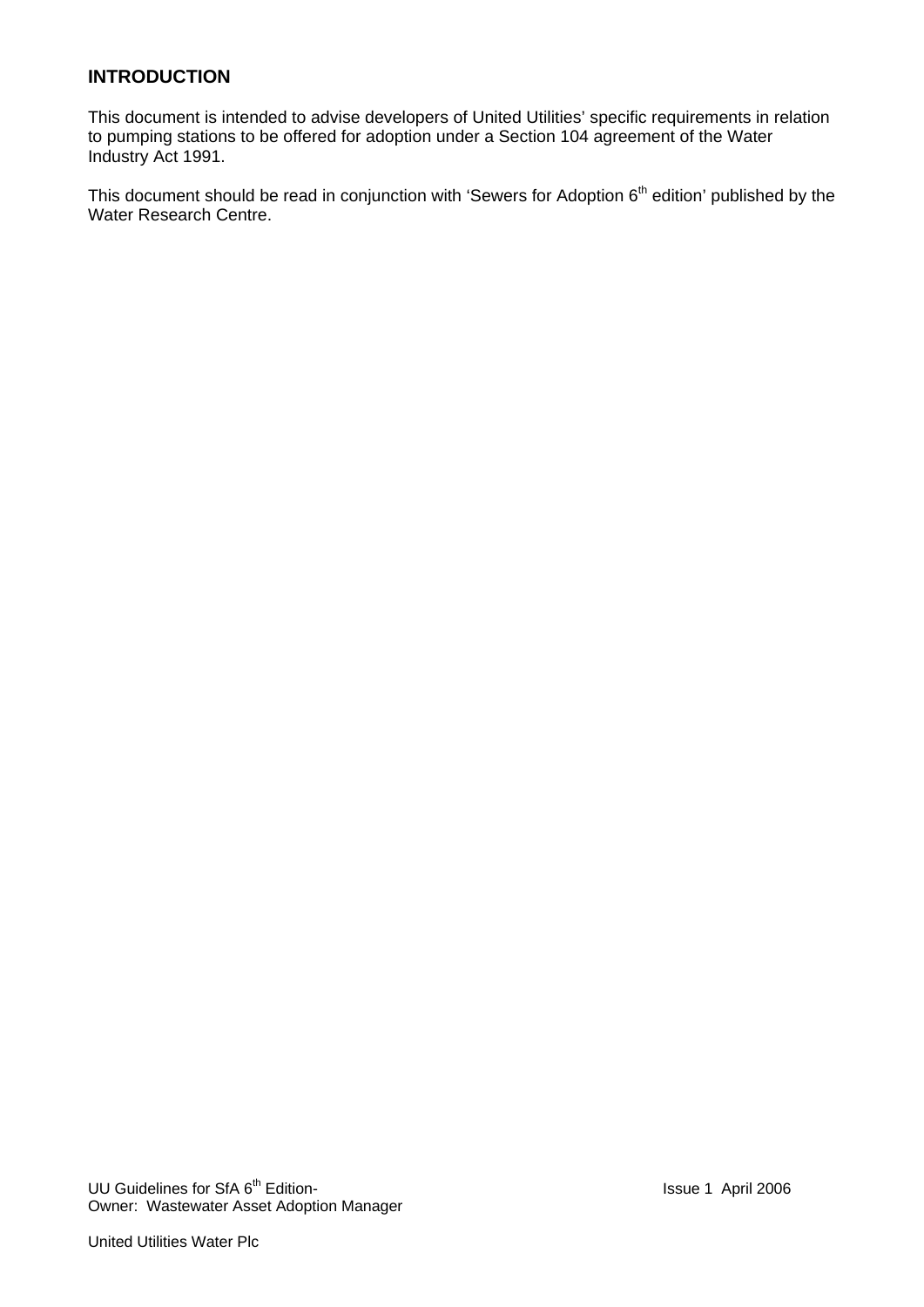# **General Design of Pumping Stations** SfA ref 2.17

As a general rule, United Utilities will not consider for adoption any pumping station serving less than six properties. This is considered uneconomic as the cost of operating and maintaining a station serving less than ten properties usually outweighs the income received. However, each case should be considered on its own merit and discussed with United Utilities.

The developer should liase with United Utilities prior to undertaking detailed design to ensure proposals meet the required criteria.

Proposals involving pumping stations greater than 30kW are to be discussed with United Utilities on an individual basis prior to design commencing.

 Where the pumping rate of any pumping station exceeds 70l/s, a flow meter will be required in the valve chamber to monitor discharge performance.

 A potable water supply will not normally be required. Where specific circumstances dictate otherwise, United Utilities should advise the developer.

#### **Wet Well Additional Storage Capacity** SfA ref 2.17.7 & 2.17.8

Wet wells shall incorporate additional wet well storage capacity above the High Wet Well alarm to allow for an operational response time in the event of equipment or power failure. Storage capacity within the upstream network shall be included in the calculation of this additional storage. The additional storage requirements that should be provided equates to a minimum of 4 hours storage based on 160 litres per dwelling plus trade effluent (where appropriate) or the minimum storage requirement to ensure consent compliance if greater than the 4 hour volume.

## **By-Pass / Over-pumping**

An over-pumping facility should be provided to allow flow to be passed forward from the station by portable equipment in the event of a station failure. This would prevent the wet well surcharging to cover level and flooding. For most stations the capacity of this facility should be equal to the dry weather flow, but for any station associated with an overflow, the capacity should be equal to the minimum consented pass forward flow.

The facility will normally be provided by single or multiple-valved Tee connections with Bauer couplings installed in a chamber on the rising main within the compound to allow bypassing of the station. The chamber should drain back to the wet well. Bauer couplings will normally be a maximum of 150mm diameter.

For stations where there is a very short or no rising main, (lift stations), consideration should be given to installing a high level by-pass pipe from the wet well to the discharge manhole so that flow can continue by gravity in the event of a station failure. The upstream network flood level and the level of the receiving sewer in the discharge manhole will determine the feasibility of this. This by-pass pipe should be sized to accommodate the design flow. The discharge manhole should be situated inside the compound where possible.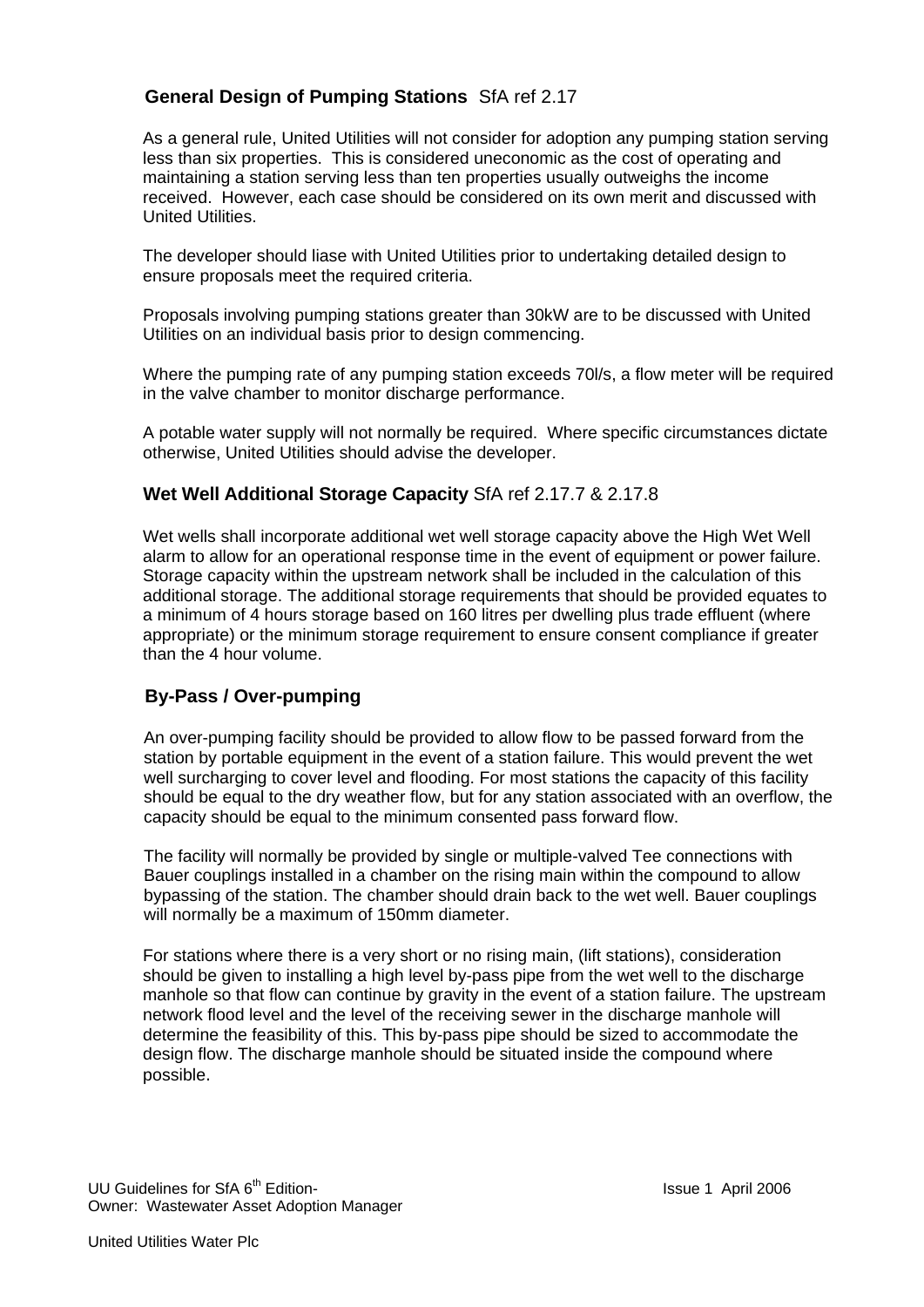# **Layout of Pumping Stations** SfA ref 2.18

Pumping stations should be sited in their own compound, the area of which should be conveyed to the Undertaker in accordance with clause 20.1.1(a) of the Model Form of Agreement. Particular attention is drawn to the need to locate pumping stations at least 15m from habitable buildings so as to minimise the risk of odour and noise nuisance.

Submersible pumping stations do not implicitly require a superstructure. A kiosk of adequate size may be all that is required to house the electrical equipment, telemetry and any other equipment that requires storing on site. However, in certain areas, a superstructure may be desirable. In residential areas, a superstructure designed to look like a detached garage may help to blend the pumping station into its environment, whilst in other areas, prone to vandalism, a superstructure may be desirable for security reasons.

 Pumping stations should be secure in their own right without having to rely on security fencing. This applies equally to all chambers, kiosks, tanks, superstructure etc. The type of perimeter fencing should be appropriate to the location.

 For the purposes of this document, an electrical control cubicle is to be considered as a superstructure. Developers may be required therefore to provide fencing to pumping stations.

 When required, the type and height of fencing should be agreed with United Utilities and the local Planning Authority prior to erection. The normal requirement is 1.8m high palisade fencing. High solid walls or fences should be avoided as these prevent any intruders from being seen from outside the compound.

Proposals to site pumping stations in highways will not be accepted.

Submersible stations should generally be arranged in accordance with the typical layout detail in Figures 2.11 and 2.12 in Sewers for Adoption.

Consideration should also be given to the gradient of the site. The compound should be as level as possible to facilitate vehicle movements.

For submersible and other small stations, the compound should be entirely hardstanding unless Local Authority Planning considerations dictate otherwise. Where reinforced grass (e.g. 'Grasscrete') is provided, a tarmac or concrete hardstanding at least one metre wide should be provided around all access covers and in front of the kiosk. For larger stations, hardstanding areas should be provided as required including turning heads where possible. The remainder of the compound should be grassed or landscaped, if appropriate, but the emphasis should be on ease of maintenance. Small grassed areas should be avoided.

## **Emergency Overflows and Flooding** SfA ref 2.19

The general presumption shall be not to provide an emergency overflow. If one is required to prevent flooding of property, it should be by means of a discrete pipe and a consent to discharge is necessary from the Environment Agency. The overflow should be sized to accommodate the design flow. UU Environment Regulation should be consulted on this matter.

Where an overflow is provided it may be necessary to provide storage capacity before the spill pipe to satisfy the requirements of the Environment Agency. United Utilities Environmental Regulation should be consulted for specific requirements relating to storage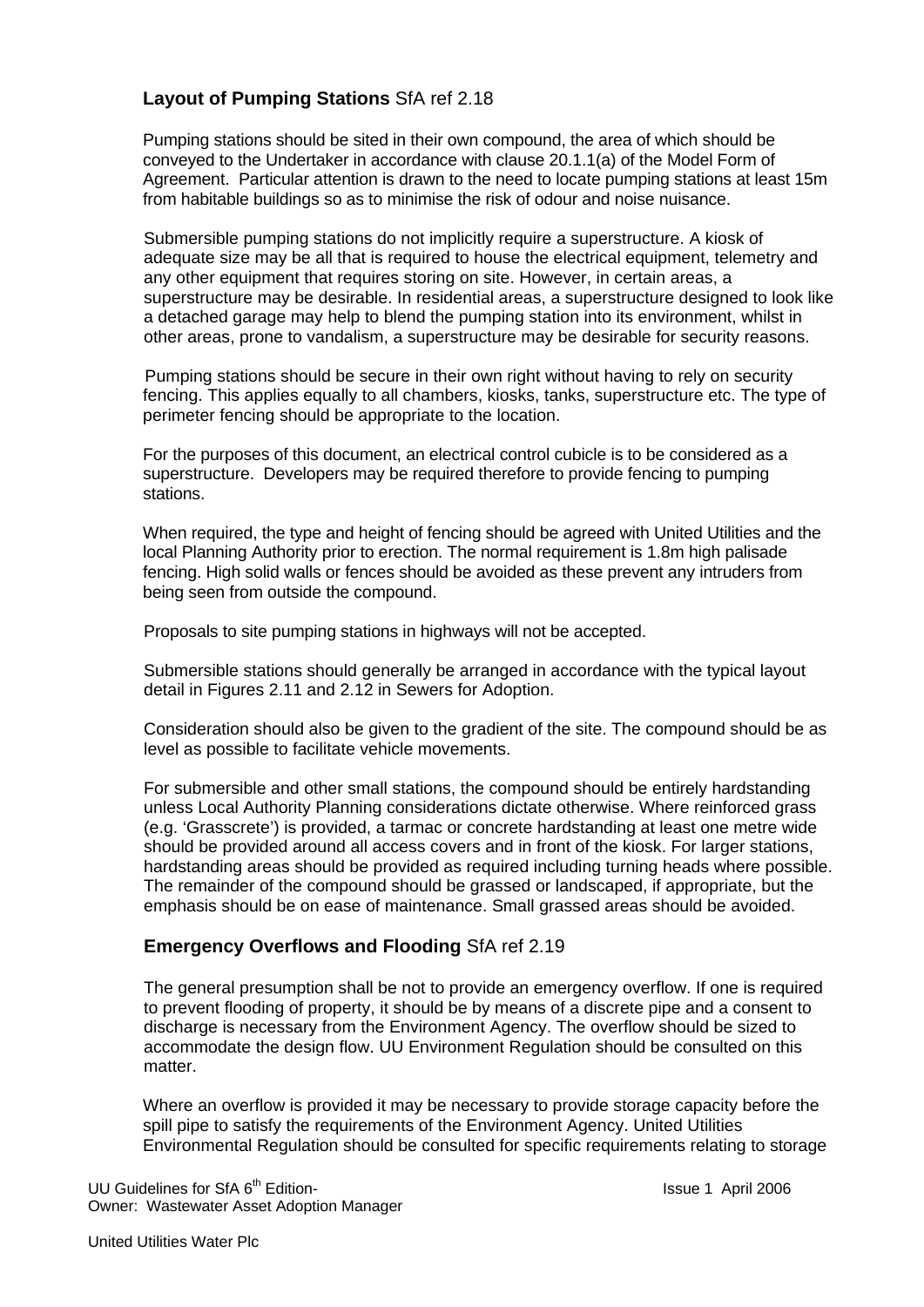volume, telemetry, standby equipment, generator etc. If an overflow is to be provided, a hydraulic model will be required to confirm the adequacy of the storage volume.

Rights of way for access and for any emergency overflow pipe should be included in the conveyance.

#### **Wet Wells** SfA ref 2.20

Wet wells will normally be classified as Zone 2 as defined in BS EN 60079: Part 10. However, it is recognised that sewers, when associated with certain discharges, present an increased degree of risk. For this reason, the United Utilities Hazardous Area Policy requires that all electrical installations in sewage pumping station wet wells shall conform to Zone 1 standards. If, following assessment, the wet well is classified as Zone 1, there will be consequent Zone 2 areas associated with all openings.

 Separate, purpose built, underground ducts must be provided to accommodate power and signal cables including the incoming supply cable. To ensure that the control building/kiosk is classified as non-hazardous to BS EN 60079, it must be situated in a non-hazardous area and the ducts must be sealed with a water resistant, two component polyurethane (froth/foam spray) kit. Ducts between the wet well and the control building/kiosk shall be sealed at both ends to a depth of 300mm.

 Isolation equipment e.g. penstocks, valves and stop logs, shall be fitted to all incoming pipes either within the wet well or in an upstream manhole if there is one immediately adjacent to the pumping station. Alternatively, partitioning of the wet well may be necessary.

#### **Access into Wet Well and Chambers** SfA ref 2.22

Permanent access to wet wells shall not be provided. Access to all other below ground chambers shall be by fixed stainless steel ladders without hoops. The ladder should incorporate a retractable safety handhold to extend 1.2m above ground level. The ladder and grid should be arranged so that the handhold can be raised and locked into position before the grid is removed.

All openings in cover slabs and floors with a vertical drop below greater than 2m shall be protected in accordance with Sewers for Adoption, i.e. a removable safety grid below the cover and de-mountable stainless steel hand-railing with toe boards.

Access to valve chambers on submersible stations should be by galvanised steel or plastic coated step rungs.

 Additional safety requirements will be necessary for maintenance purposes in very deep wet wells, the details of which should be agreed in advance with United Utilities.

#### **Ventilation** SfA ref 2.22.4

Wet wells require some means of venting to prevent a build up of pressure when the water level rises. However, specific provision for on-site ventilation can give rise to odour nuisance and should only be provided when necessary. For example, foul only stations and stations with emergency overflows can vent naturally via the connecting sewers.

For surface water and combined stations, vent pipes should be provided in accordance with Sewers for Adoption. The preference is for natural ventilation wherever possible but forced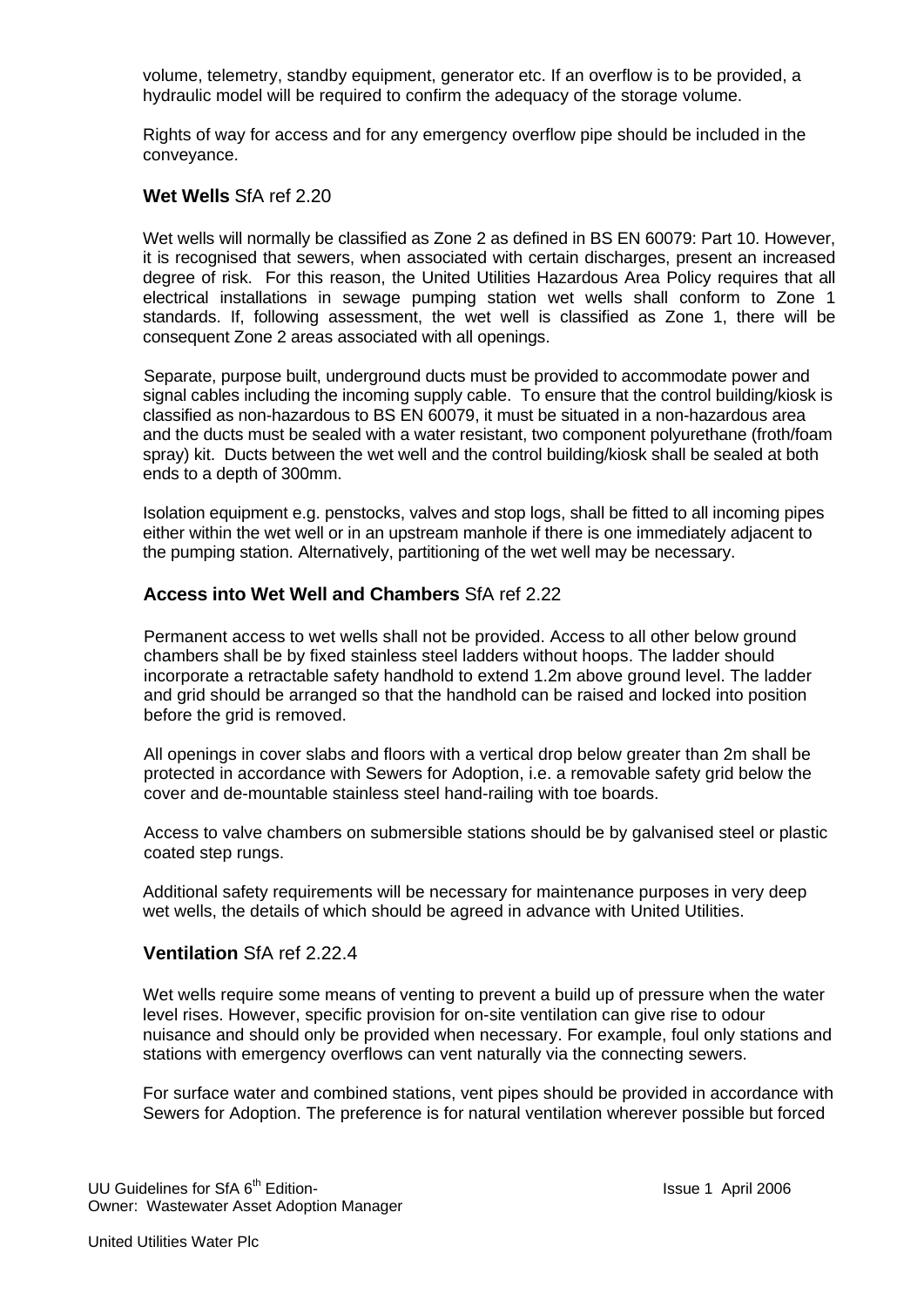ventilation may be necessary on larger and / or deep stations. For forced ventilation systems, inlet and exhaust vents should be sited so that the exhaust air is not recycled.

#### **Odour**

The need for odour control should be assessed and will be particularly relevant whenever ventilation is installed and where there is a serious risk of septicity and the site is close to property. In most situations, a passive system will be adequate. This is one in which foul air - which is displaced as the water level rises - is exhausted through an odour control unit. Fresh air is drawn in as the water level falls.

#### **Pumps and motors** SfA ref 3.1

Pump configuration and control should be agreed with United Utilities. The general requirement is for two identical pumps for each pumping station - one duty, one standby. In certain locations, pumps of different sizes or variable speeds may be required. All plant should be designed to minimise operational input consistent with providing the minimum whole life cost solution. Common problems are siltation, fat build up and blockages. To minimise siltation, where benching is unlikely to be self cleansing, an automatic wet well flushing & mixing system is to be provided. Fat build up can be reduced using the facilities of the ultrasonic unit by setting a variable range of top water levels for pump starts, to prevent a ring of fat forming.

#### **Kiosk** SfA ref 3.11

The kiosk should be constructed from materials agreed with United Utilities and, if appropriate, the local Planning Authority.

 Access to the electricity meters and equipment should be via a lockable, hinged external door. The lock should be of a different type than the main kiosk door.

 A switch should be fitted to the kiosk doors to provide an open contact when the door is open and a closed contact when the kiosk door is closed. These contacts will be used by the telemetry to determine whether an unauthorised entry has been made into the kiosk.

## **Telemetry** SfA ref 3.11.7

Telemetry shall be installed in all pumping stations and will need to be compatible with United Utilities existing system.

 United Utilities can install and commission the telemetry outstation, and all costs associated with this would need to be borne by the Developer.

 Should the Developer choose to install the outstation himself, United Utilities will need to commission the outstation and this cost must be borne by the Developer.

Marshalling for the following telemetry signals should be provided:

- Mains power failure.
- Level control system failure.
- Individual pump tripped alarms.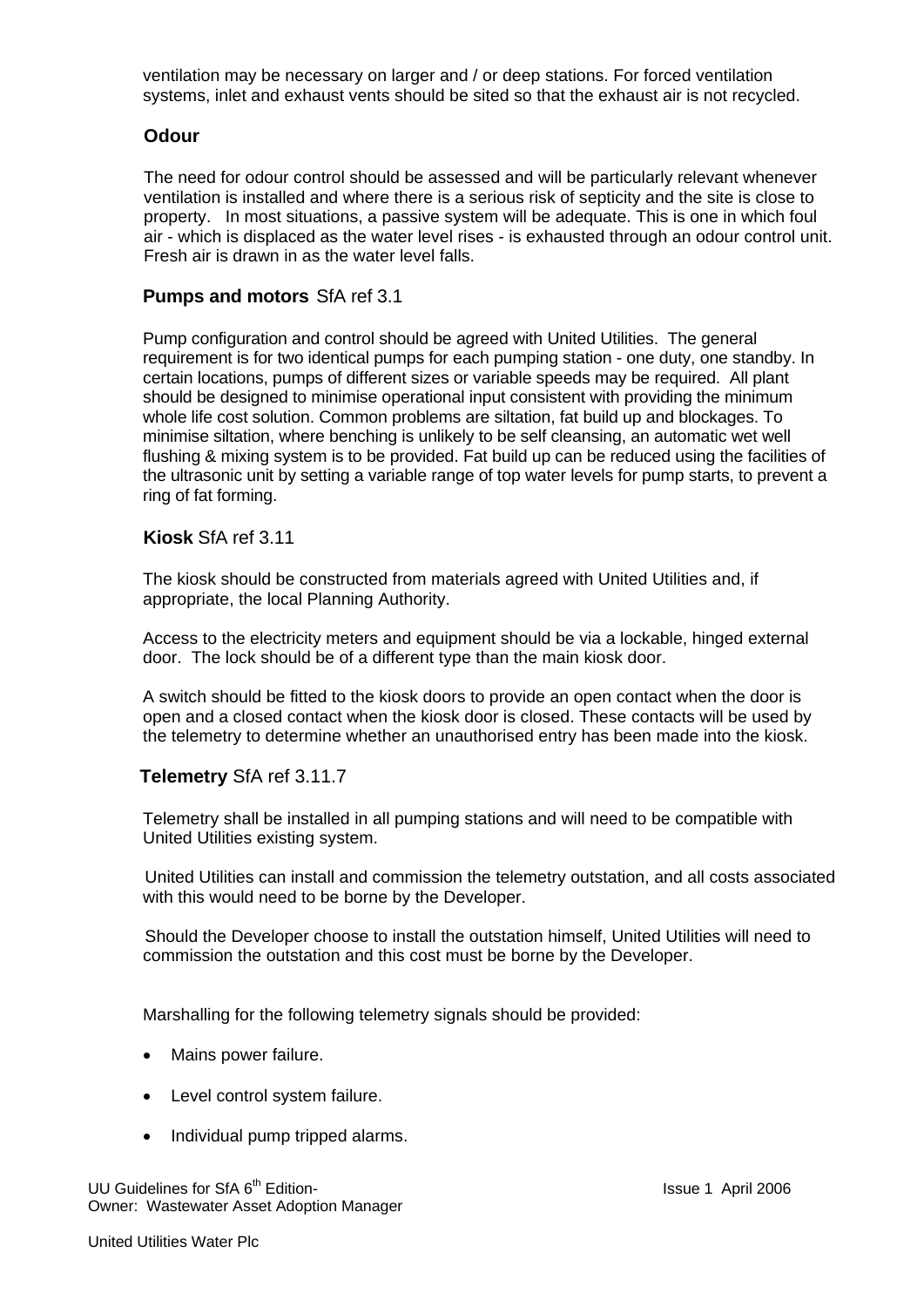- Wet Well High.
- Intruder on site.
- Pump running / stopped
- Pump available (hand / auto)
- Remote reset for pump trip
- Emergency overflow operating
- Depth of water in well (analogue signal)

#### **Signals Connected with Remote Control of equipment**

- Remote control select
- Remote pump start
- Remote pump stop
- Remote pump trip reset

Note on Wet Well High level:

In accordance with SfA Ref 2.20.5 the wet well should incorporate additional storage above the wet well High Level alarm. This alarm should therefore be set as low as possible to maximise the available storage but not so low as to generate unnecessary alarms during storm conditions.

As a general guide, for foul-only stations, this should be set at approximately 200mm above the pump start level; for other stations at approximately half wet well depth depending on storage requirements, overflow level and normal depths expected in storm conditions.

In addition, for stations with an overflow - Overflow operating event.

Analogue signals shall be provided when appropriate (e.g. for flow and wet well level).

UU Environmental Regulation should be consulted for telemetry requirements at overflows. If accurate spill time and duration data is required it may be appropriate to specify a dedicated level detection system, such as a series of probe electrodes, immediately adjacent to the overflow weir / pipe. In this situation the telemetry system should be configured such that it sends a signal on both rising and falling water level in order to register the start and finish of a spill event.

Satisfactory end to end testing of the telemetry system will be required prior to adoption.

#### **Power Factor Correction** SfA ref 3.10

 The site power factor shall be corrected to a minimum of 0.93 lagging as specified by United Utilities and the local REC.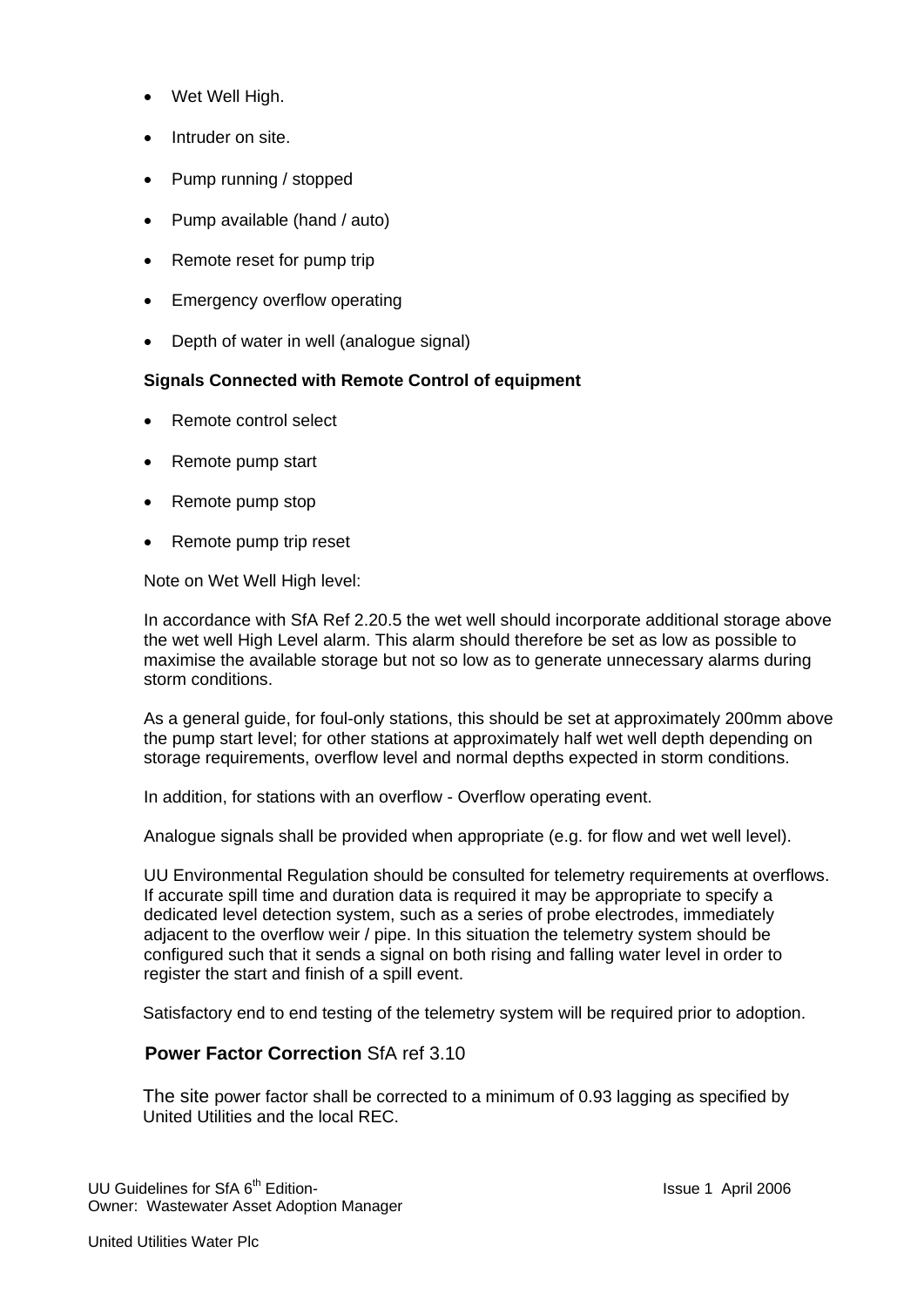# **Pump Control**

The primary pump control should be level switching using ultrasonic level detection equipment that should be consistent with the existing system in use in the Operational Unit. 'High Level' detection shall also be provided using a separate float switch or a secondary ultrasonic system. Low level detection is not required.

Auto-rotation of pump duty (duty cycling) shall be provided.

If foaming is liable to occur at an installation, this may prevent ultrasonic detectors from working reliably. Other options, such as floats, probes, pressure transducers or radar type instruments may have to be used.

Special site-specific pump control requirements, such as pump inhibition due to downstream conditions, should be discussed with United Utilities.

Pump switching should be controlled by the ultrasonic system wherever possible. A programmable logic controller (PLC) should only be used when the required method of control is beyond the capability of the ultrasonic system.

#### **Auto Restart**

The control panel shall be provided with a facility to restart the pumping station automatically following a mains power failure. This shall not override the necessity to reset the panel manually in the event of an Emergency Stop button being activated.

#### **Remote Control**

The Pumping Station shall be provided with a  $3<sup>rd</sup>$  operational mode in addition to the Hand mode and Auto control mode.

This 3<sup>rd</sup> mode is to be called 'Remote Control'.

*'Remote Control' mode shall ONLY be selectable when the panel selector switch is set in the Auto control position* 

*'Remote Control' mode shall NOT be selectable if the panel selector switch is in Hand control position*

The 'Remote Control' mode shall be selected remotely via the telemetry. An output from the telemetry outstation will present a closed contact to the MCP for the duration of the time the PS is to remain in 'Remote Control' mode.

If no output is presented to the MCP then the PS will remain in the mode selected by the Hand / Auto selector switch

A flashing indicator lamp should be provided on the MCP to show when 'Remote Control' has been selected. The lamp shall be marked CAUTION REMOTE CONTROL SELECTED

## **Remote Start and Stop of Pumps**

The pumps shall be provided with contacts such that when Remote Control mode is selected, a 2 second pulsed closed contact from the telemetry shall start the pump. The pump will then run until either a separate 2 second pulse is sent to stop the pump or 'Remote Control' is dropped.

When 'Remote Control' is dropped the PS shall return to normal Auto Control mode.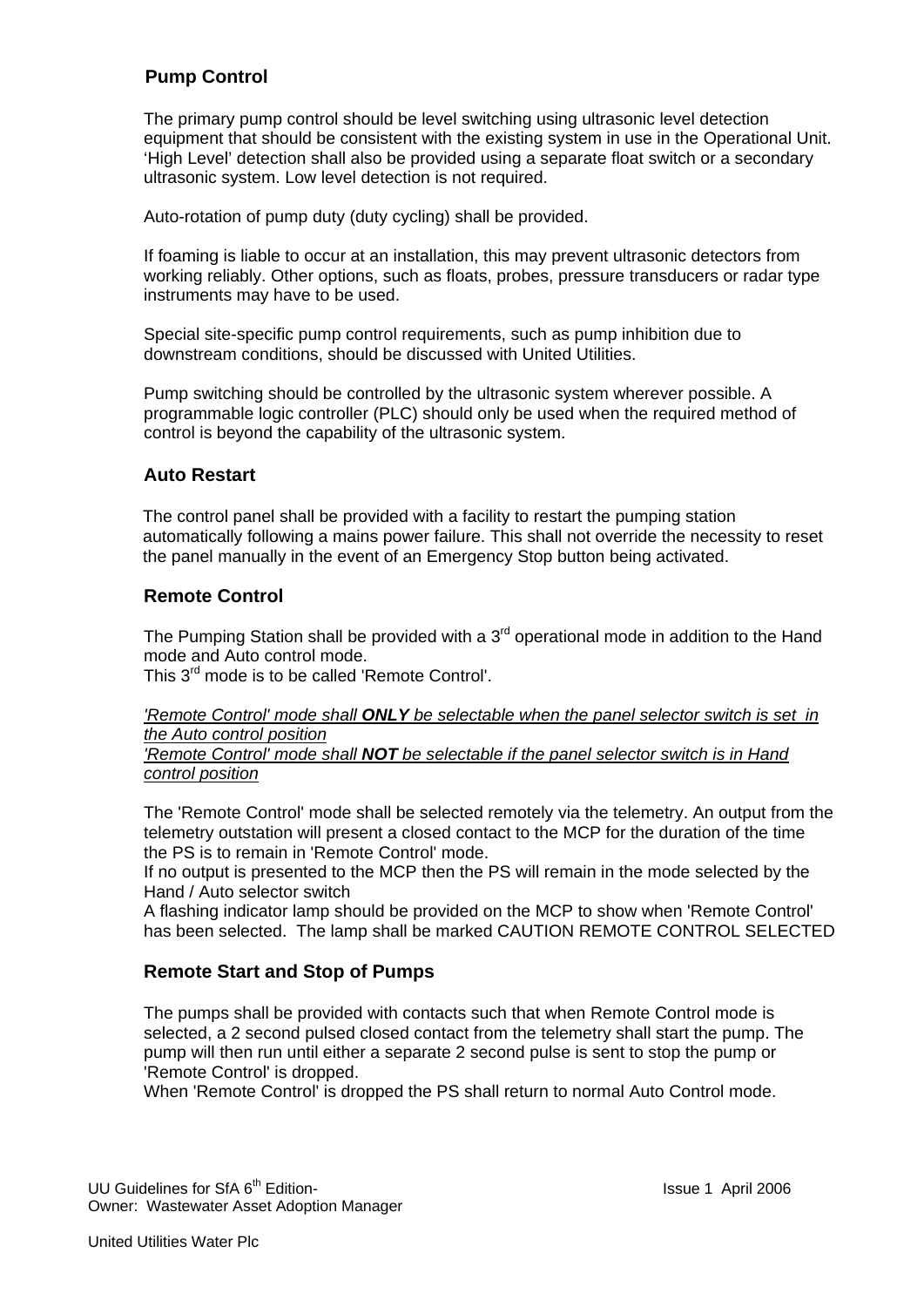## **Remote Pump Trip Reset**

The control panel shall be provided with a facility to remotely reset the pump(s) in the event of a pump trip.

The pump overload or over temperature trip will be reset by

a) Being in receipt of a constant Remote Control signal

b) Receiving a 2 second pump reset signal (one signal per pump)

This shall **not** override the necessity to reset the panel manually in the event of an Emergency Stop button being activated

Marshalling for Remote Control signal shall be provided alongside the telemetry marshalling.

# **Cable Termination**

Submersible pumps should be capable of electrical disconnection remote from the control panel. This should be provided either via an appropriately rated plug and socket within the wet well or via an appropriately rated junction box within the valve chamber.

Where the plug and socket arrangement is provided, the cable duct should run from the kiosk to the wet well. The plug/socket should be located above the protective grid so that the pump can be disconnected before the grid is removed.

Where the junction box is provided, the cable duct should run from the kiosk to the valve chamber. The junction box should be located where it is readily accessible. A further unsealed duct should run from the valve chamber to the wet well.